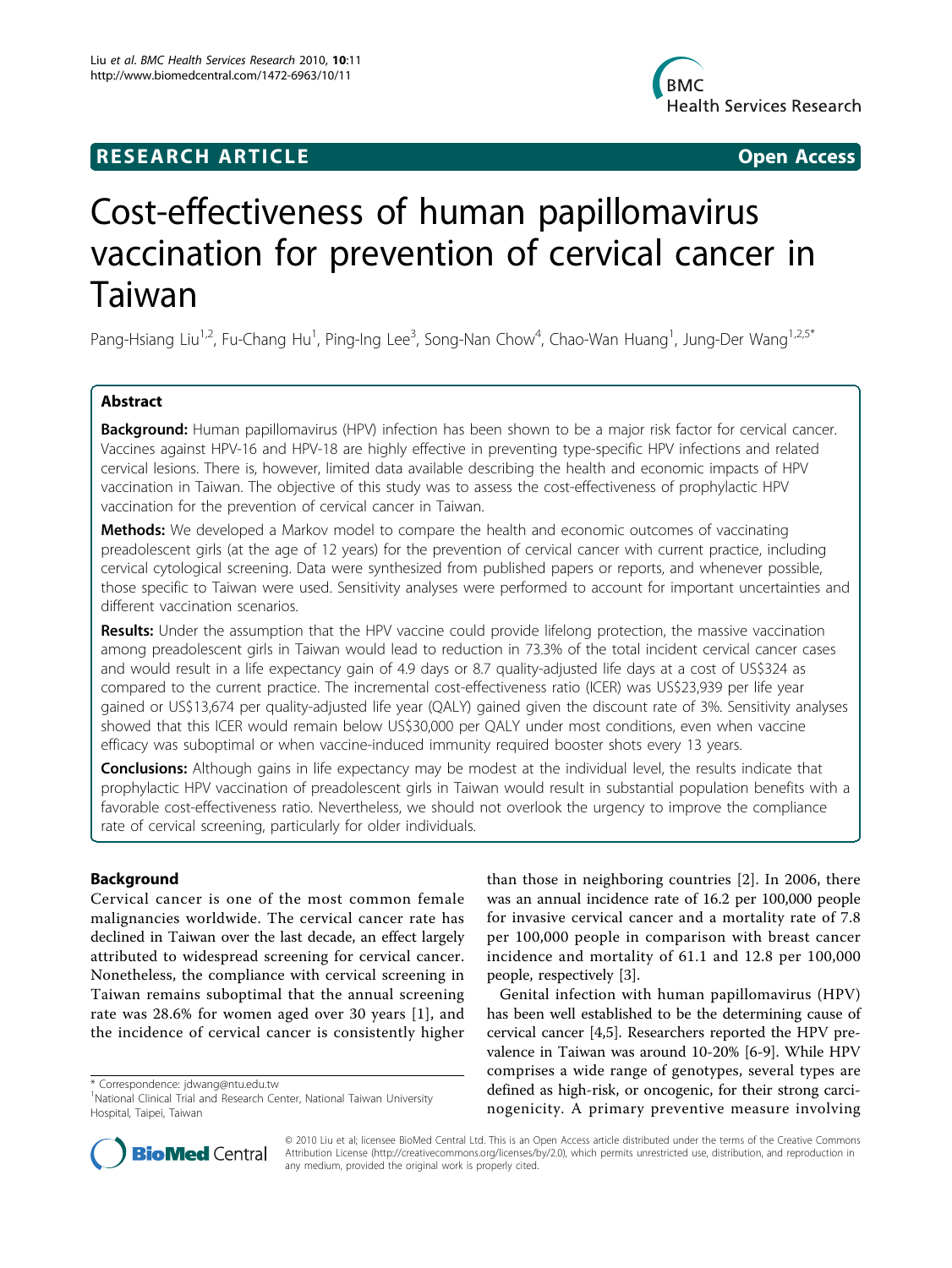prophylactic vaccination against these oncogenic HPVs has thus been developed, and there are two vaccines that are currently available. One is the bivalent vaccine [[10](#page-9-0),[11\]](#page-9-0), and the other is the quadrivalent vaccine [[12](#page-9-0)], which commonly target the HPV-16 and HPV-18. Safety and satisfactory efficacy against type-specific HPV infection and related precancerous lesions have been demonstrated for both vaccines. Although their efficacy for preventing cervical cancer has not been comprehensively proven yet, it seems reasonable to expect such an outcome.

A number of studies have been conducted to evaluate the potential cost-effectiveness for prevention of cervical cancer through HPV vaccination, with a range of results [[13](#page-9-0)-[26](#page-9-0)]. Indeed, the cost-effectiveness of HPV vaccination varies between regions by many factors including different epidemiology of HPV infection and cervical screening efforts; Puig-Junoy and Lopez-Valcarcel reported that large variations existed in the cost-effectiveness results of different studies even for the same country [[27\]](#page-9-0). Currently, there are still limited data evaluating the economic impact of cervical cancer vaccination in Taiwan [\[28,29\]](#page-9-0). The aim of this study was therefore to assess the cost-effectiveness of prophylactic HPV vaccination on the prevention of cervical cancer in Taiwan.

## Methods

### Decision model

We developed a Markov model [[30\]](#page-9-0) to assess the costeffectiveness of the prophylactic vaccine against highrisk HPV infections and related cervical cancers in Taiwan (Figure [1\)](#page-2-0) using the TreeAge software (TreeAge Software, Inc., Williamstown, MA, USA). The perspective of analysis considered in this study was that of the healthcare payers. The target population for our analysis included all adolescent girls in Taiwan; the time horizon was lifetime.

Our model simulated the natural history of a hypothetical cohort of 12-year-old girls who were either administered the cervical cancer vaccine or who received the current standard of care from adolescence to death. For each strategy, the model incorporated probabilities of occurrence and progression of high-risk HPV, of squamous intraepithelial lesions (SIL) and of cervical cancer, as well as the probability of death, quality of life and costs associated with the corresponding health states. Every year, each person is at risk of developing high-risk HPV, SIL or cervical cancer. Over time, an infected woman's HPV infection can regress, persist or progress into SIL. High-grade SIL may possibly progress to cervical cancer. In addition to being at risk for death caused by cervical cancer, all women are still at risk for agespecific death that is unrelated to cervical cancer.

We assumed that girls with and without vaccination would receive the same standard of care that is currently being implemented, which includes routine papanicolaou (Pap) tests for compliant women every year starting from 30 years of age. At each screening event, cervical lesions are detected based on the sensitivity of the screening test [[31,32](#page-9-0)]. Follow-up and/or treatment will take place depending on the type of detected lesion with a certain probability of success.

#### Model parameters and base case assumptions

Transition probabilities for the hypothetical cohort from one clinical state to another over time were derived from published papers, reports or expert opinions. Whenever possible, data specific to Taiwan were used. Detailed information is provided in Table [1](#page-3-0) which depicts the base case value, range for sensitivity analysis and data source for input parameters. The base case value represents our best estimate for each variable.

### HPV infection

The natural history of HPV infection is complex, and clearance or persistence of infection, together with progression to SIL, differ depending on the genotype of HPV, patient characteristics and study design. To simplify the procedure, we only classified the HPV genotypes into high- and low-risk. Our age-specific estimates for incidence, progression and regression were averages for all types of oncogenic HPV (such as HPV-16, 18, 31, 33, 35, 39, 45, 51, 52, 53, 56, 58, 59, 68 and 70) based on the population prevalence data [[6](#page-8-0)-[9\]](#page-8-0). In our base case analysis, the annual incidence infection began at age 15, peaked at age 20 and dropped off after age 35. Given HPV infection, regression rates were highest for women  $<$  25 years (46%/yr) and lowest for women  $> 50$ years (3%/yr), reflecting an observation of more persistent infections in the older age group [\[33-38](#page-9-0)].

#### Cervical cancer

In the model calibration process, the transition probabilities for progression from high-risk HPV infection to low-grade SIL, from low-grade to high-grade SIL and from high-grade SIL to cervical cancer varied within valid ranges derived from published papers to fit the model-predicted incidence rates of cervical cancer with data taken from the National Cancer Registry of Taiwan

The probability of diagnosing asymptomatic cervical lesions is a function of a woman's likelihood of receiving a cervical screening and on the sensitivity and specificity of this test [[31](#page-9-0),[32](#page-9-0)]. The Taiwanese government launched a nationwide cervical screening program in July of 1995, in which annual Pap smear screenings were offered to women aged over 30 years. According to current reports in Taiwan, the annual compliance rate for Pap testing is approximately 30% by age 60, which proportionately declines to 15% at age 70 or older [[1](#page-8-0),[39](#page-9-0)].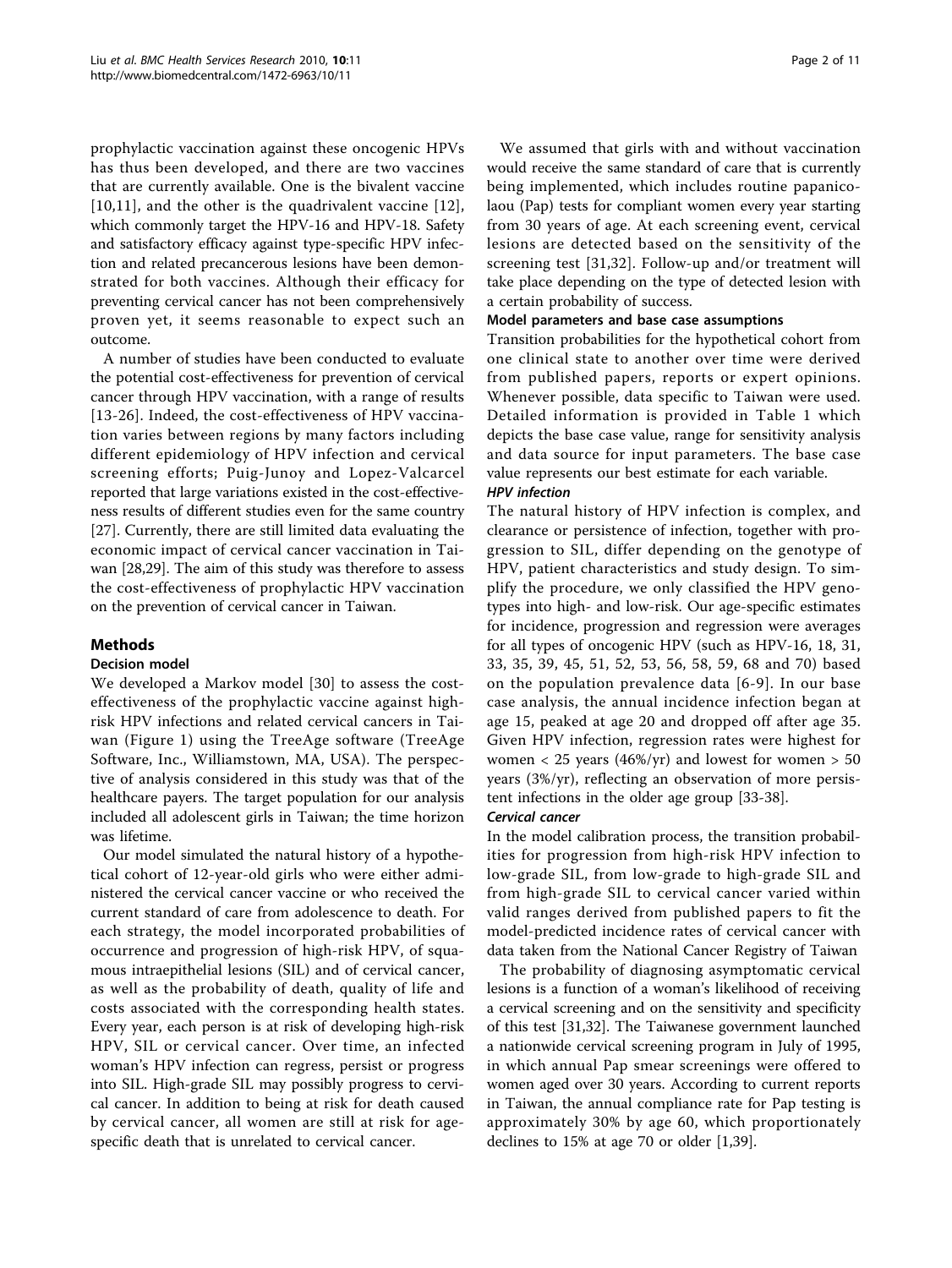<span id="page-2-0"></span>

The National Cancer Registry of Taiwan provided us with the average survival function of invasive cervical cancer, which does not differentiate at different clinical stages. From 1990 to 2005, the registry collected a total of 39,470 cases, which were linked with our National Mortality Registry between 1990 and 2007 to determine if the patient was still alive. These follow-up data provided us with detailed survival rates up to 18 years and were used in this simulation, and if a patient survived more than 15 years, we assumed that she was in a remission state and would not die of cervical cancer.

#### Quality of life

Utilities are a measure of the quality of life rated on a scale from 0 to 1, where 0 represents death and 1 represents ideal health. Undiagnosed HPV infection and cervical lesions were considered to be asymptomatic with no decrease in utility. Diagnosed low- and high-grade SIL were assigned a lower utility (namely, 0.97) for a 1-year duration [[40](#page-9-0)]. Oncogenic HPV infection can remarkably affect the quality of life for a woman with cervical cancer. For invasive cervical carcinoma, a woman's utility was assumed to reduce down to 0.70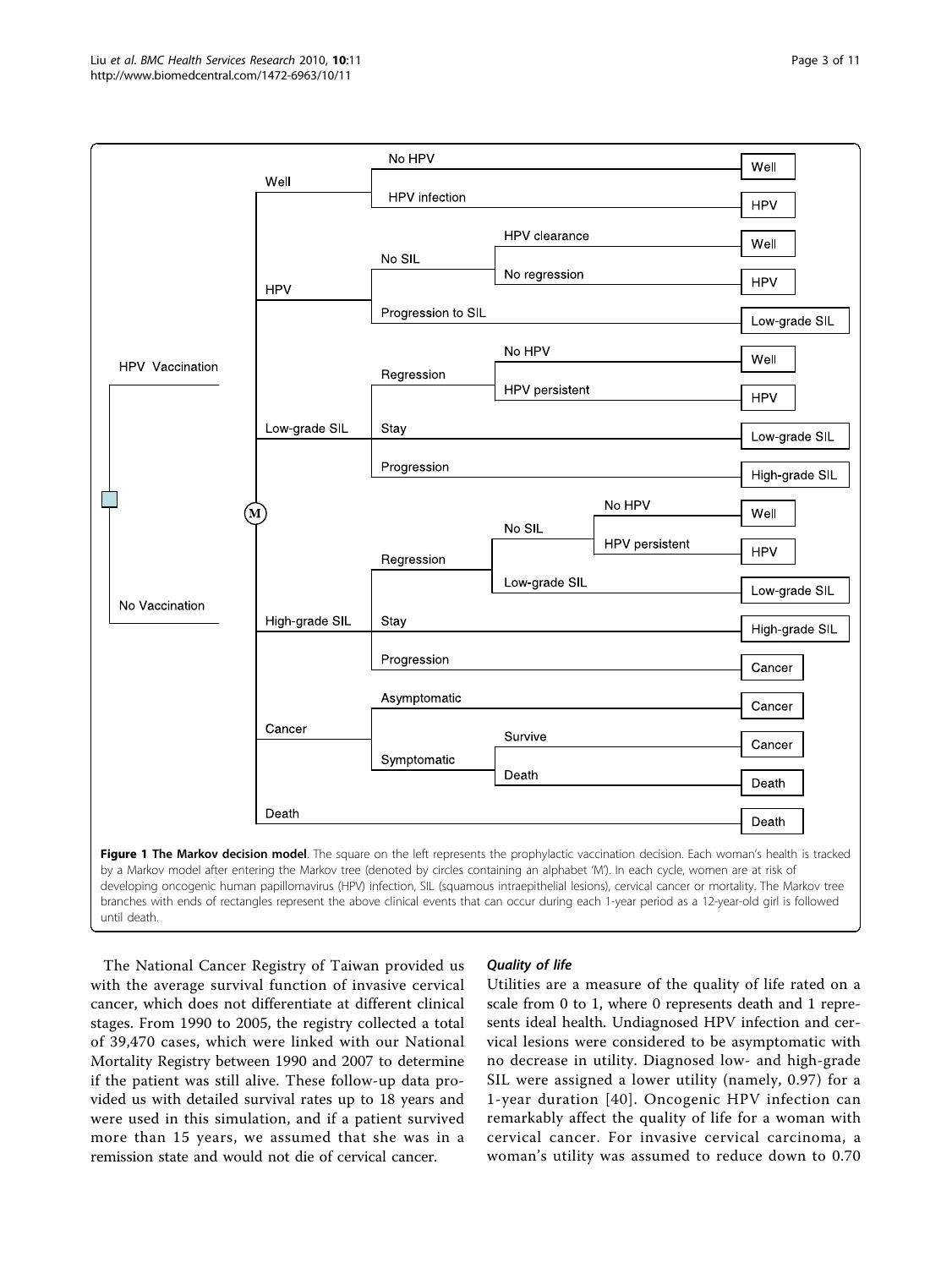## <span id="page-3-0"></span>Table 1 Input parameters and sources\*

| Parameters                                                                                 | Base case<br>value | Range for sensitivity<br>analysis         | Data source                                            |
|--------------------------------------------------------------------------------------------|--------------------|-------------------------------------------|--------------------------------------------------------|
| Vaccine variables                                                                          |                    |                                           |                                                        |
| Vaccine efficacy, %                                                                        | 75                 | 50-100                                    | $[10, 12, 46 - 48]$                                    |
| Vaccine coverage, %                                                                        | 100                | 30-100                                    | Assumed                                                |
| Age for starting vaccination, year                                                         | 12                 | $12 - 36$                                 | $[49]$                                                 |
| Immunity duration, year                                                                    | lifetime           | 10-lifetime                               | [46, 47]                                               |
| Booster shot compliance, %                                                                 | 70                 | 30-100                                    | Assumed                                                |
| Screening variables                                                                        |                    |                                           |                                                        |
| Age for starting cervical screening, year                                                  | 30                 |                                           | [1, 39]                                                |
| Screening interval, year                                                                   | $\mathbf{1}$       | $1 - 5$                                   | [1, 39]                                                |
| Screening compliance, %                                                                    | $15 - 30$          | $0 - 70$                                  | [1, 39]                                                |
| Pap test sensitivity for SIL                                                               | 0.60               | $0.40 - 0.80$                             | [31, 32]                                               |
| Pap test specificity for SIL                                                               | 0.97               | 0.95-0.98                                 | [31,32]                                                |
| Costs, US\$                                                                                |                    |                                           |                                                        |
| Vaccine cost (3 doses)                                                                     | 364                | 273-455                                   | Assumed                                                |
| Booster shot cost                                                                          | 121                | 91-152                                    | Assumed                                                |
| Cost of Pap test                                                                           | 16                 | $12 - 20$                                 | $[41]$                                                 |
| Cost for a false-positive SIL                                                              | 66                 | 50-83                                     | $[41]$                                                 |
| Cost of treatment for cervical cancer                                                      | 10 000             | 7 500-12 500                              | $[41]$                                                 |
| Cost of treatment for high-grade SIL                                                       | 245                | 183-306                                   | $[41]$                                                 |
| <b>Utilities</b>                                                                           |                    |                                           |                                                        |
| Normal population                                                                          | $\mathbf{1}$       |                                           | Assumed                                                |
| Diagnosed SIL for 1-year                                                                   | 0.97               | $0.80 - 1$                                | [13,40]                                                |
| Cervical cancer                                                                            | 0.70               | $0.25 - 1$                                | Assumed                                                |
| Cervical cancer, follow-up                                                                 | 0.95               | $0.90 - 1$                                | Assumed                                                |
| Transition probabilities                                                                   |                    |                                           |                                                        |
| Incidence of high-risk HPV infection                                                       | $0 - 0.09$         | $0.5 - 2 \times \text{base}$ case         | $[6-9]$                                                |
| HPV infection resolving                                                                    | $0.03 - 0.46$      | $0.67 - 1.5 \times$ base case             | $[33 - 38]$                                            |
| Developing low-grade SIL from high-risk HPV infection                                      | 0.065              | $0.05 - 0.08$                             | $[50-59]$                                              |
| Low-grade SIL regressing                                                                   | $0.027 - 0.142$    | $0.67 - 1.5 \times$ base case             | $[13,54-58,60]$                                        |
| Low-grade SIL regressing to previous HPV infection state, given<br>regression occurs       | 0.10               | $0 - 0.20$                                | [13,54]                                                |
| Developing high-grade SIL from low-grade SIL                                               | $0.005 - 0.400$    | $0.67 - 1.5 \times \text{base case}$      | $[50-58]$                                              |
| High-grade SIL regressing                                                                  | 0.037-0.058        | $0.67 - 1.5 \times \text{base case}$      | $[13,54-58,60]$                                        |
| High-grade SIL regressing to well state, given regression occurs                           | 0.45               | $0.40 - 0.50$                             | [13,54]                                                |
| High-grade SIL regressing to previous HPV infection state, given 0.05<br>regression occurs |                    | $0 - 0.10$                                | [13,54]                                                |
| High-grade SIL regressing to low-grade SIL, given regression<br>occurs                     | 0.50               | $0.40 - 0.60$                             | [13,54]                                                |
| Developing cervical cancer from high-grade SIL                                             | 0.038              | $0.03 - 0.06$                             | $[50-58]$                                              |
| Annual probability of developing symptoms with undiagnosed<br>cervical cancer              | $0 - 1$            |                                           | [13,54,61,62]                                          |
| Cervical cancer mortality                                                                  |                    | 0.0024-0.3334 0.67-1.5 $\times$ base case | Estimated by the National Cancer<br>Registry of Taiwan |
| <b>Treatment variables</b>                                                                 |                    |                                           |                                                        |
| Treatment efficacy, given high-grade SIL, %                                                | 95                 | 90-100                                    | [13,63,64]                                             |
| HPV infection persists, given effective treatment of high-grade<br>SIL, %                  | 10                 | $0 - 25$                                  | $[13]$                                                 |
| Other variables                                                                            |                    |                                           |                                                        |
| Discount rate, %                                                                           | 3                  | $0 - 5$                                   | $[43]$                                                 |
| Cycle length, year                                                                         | $\mathbf{1}$       |                                           | Assumed                                                |

\*HPV denotes human papillomavirus; SIL, squamous intraepithelial lesion. All probabilities are annual unless otherwise noted.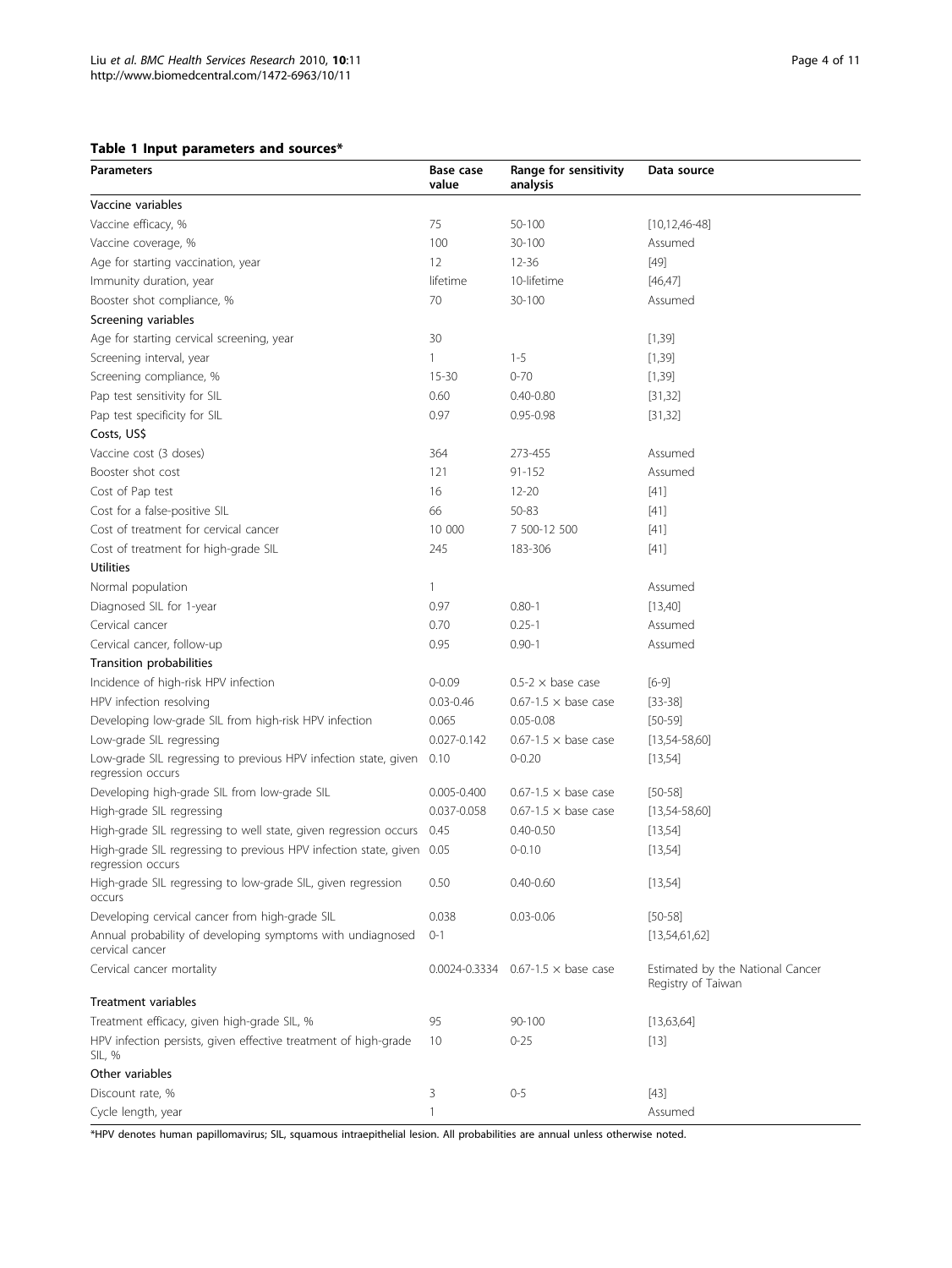after diagnosis to reflect the severity of her disease and its effects on her quality of life. Follow-up of cervical cancer was assigned a moderate utility (0.95) once cancer went into remission. The chosen values responded to our expert criteria.

#### Costs

Only direct medical costs are considered in this study, which include the costs associated with the health care items reimbursed by the National Health Insurance (NHI) and the out-of-pocket payments such as outpatient registration fees, some drug charges or medical equipment expenses not covered by the NHI. Pap testing costs were US\$16 per test. The cost of treatment for SIL or cervical cancer was based on cost of initial colposcopy and biopsy, therapy, and subsequent follow-up. These costs were estimated by published literature of Tang et al. (2009) [[41](#page-9-0)], expert opinions and official tariff lists of the NHI. The vaccination cost for three doses was assumed to be US\$364, which include the cost of the HPV vaccine itself, personnel, and administration. All costs were reported in 2009 US dollars with the exchange rate of 33 New Taiwan dollars to US\$1.

#### Vaccine characteristics

We initially assumed the vaccine coverage rate to be 100% in the base case situation, i.e., all women received the required three doses within 1 year. Moreover, for our base case analysis, the vaccine was assumed to confer lifetime immunity against acquiring new infections by HPV-16 and HPV-18. Because vaccine longevity is uncertain, the waning of vaccine protection over time becomes an important factor that could not be avoided. We evaluated the diverse waning scenarios that required booster shots with different compliance rates in sensitivity analysis. In the base case setting, vaccine efficacy against oncogenic types was estimated at 75%. We examined a wide range of vaccine efficacy (from 50% to 100%) to allow for further development of HPV vaccines and to deal with the possibility of lower coverage in Taiwan, where the prevalence of HPV-16 and HPV-18 infection in cervical cancer could be lower than 70% [[9,](#page-8-0)[42\]](#page-9-0).

### Outcome measures

We expressed our results in terms of the number of cervical cancer cases prevented and deaths avoided, as well as the life-years and quality-adjusted life-years (QALY) gained over a lifetime. The incremental cost-effectiveness ratio (ICER) was calculated as the accumulated total cost difference divided by the QALY gained per woman by adding vaccination to existing screening. The economic analysis adopted a 3% annual discount rate for future costs and outcomes, which converts values that will occur in the future to their present value.

### Sensitivity analysis

Sensitivity analyses were performed to account for important model assumptions and uncertainties including the vaccine characteristics, adherence to cervical screening, costs or health utilities for various conditions, parameters related to the natural history of disease, discount rate, etc; we also examined the impact of starting vaccination at different ages on the costeffectiveness ratio for HPV vaccine in sensitivity analysis. The ranges for costs were varied from minus 25% to plus 25% of the base case estimate. For clinical variables, our ranges for sensitivity analysis represented our judgment of the uncertainties and/or variations likely to be encountered in clinical practice, based on both the literature and the opinions of experts (Table [1](#page-3-0)).

## Results

#### Model validation

Due to the main interests of this study and the certainty of data sources, cervical cancer incidence and mortality were chosen as primary endpoints for the model calibration process of matching the outputs in the current practice arm without vaccination of the model to observed cancer statistics. The model predicted the incidence rate for cervical cancer would be 21.1 per 100,000 females 12 or older, given the assumption that women would receive cervical screening with compliance rates of the current practice. Predicted cervical cancer incidence showed good correspondence with observed data from the National Cancer Registry of Taiwan between 2001 and 2005 that the overall incidence of cervical cancer cases was 22.7 per 100,000 females aged over 10 years (Figure [2](#page-5-0)). Moreover, the predicted HPV prevalence and cervical cancer mortality were also fit reasonably well to the observed epidemiological data, with the exception of a slightly lower mortality for ages over 65. The predicted cervical cancer mortality would be 7.2 per 100,000 females 12 or older, while the observed overall cervical cancer mortality was 7.8 per 100,000 people for women aged over 10 years.

## Base case analysis

In our base case analysis, the administration of HPV vaccine could reduce 73.3% of the total incident cervical cancer cases from 1,773 to 473 per 100,000 women and lessen 73.4% of cancer deaths from 710 to 189 per 100,000 women over the lifetime of the cohort of 12 year-old girls. On average, their life expectancy would be improved by 4.9 days or 0.024 QALY. Adding an HPV vaccine was more expensive than current practice, with an overall increase in estimated lifetime discounted cost of US\$324. The incremental cost-effectiveness ratio based on this model was US\$13,674 per QALY gained (Table [2\)](#page-5-0).

### Sensitivity analysis

On the basis of our sensitivity analyses of various parameters, the model suggested that the ICER of adding vaccination strategy, as compared to the current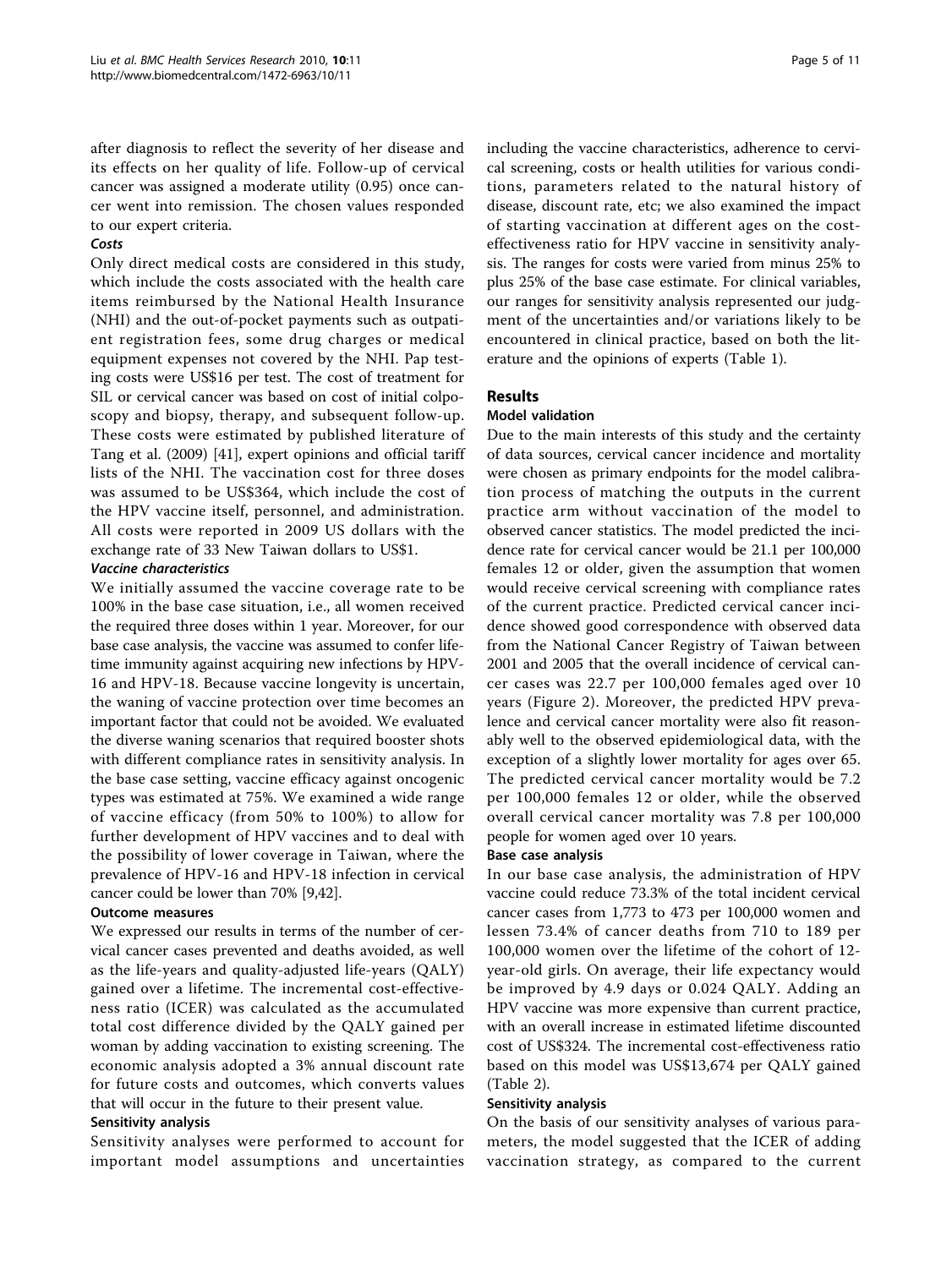<span id="page-5-0"></span>

practice, is most sensitive to variations in discount rate, vaccine immunity longevity or booster frequency, incidence of high-risk HPV infection, compliance with Pap testing, vaccine efficacy and in quality of life for cervical cancer. Changes in these parameters could result in wider variations of the ICER, as depicted in Figure [3](#page-6-0).

The incremental cost of vaccination would be usually less than US\$30,000/QALY relative to the current practice when the efficacy was greater than 37%. If vaccination required a one-shot booster every 10 years, then the ICER would increase to US\$37,150/QALY which multiplied by 2.7 the base case outcome under lifelong immunization (Figure [4\)](#page-7-0). The ICER would remain below US\$30,000/QALY if the interval of booster shots needed to maintain the immunity was over 13 years.

Vaccination cost-effectiveness, however, would be US \$37,480/QALY at a discounted rate of 5% since higher



| Outcome                                            | No vaccination | <b>HPV</b> vaccination |
|----------------------------------------------------|----------------|------------------------|
| Cost, US\$                                         | 129            | 453                    |
| Incremental cost, US\$                             |                | 324                    |
| Life expectancy, years                             | 28.830         | 28.844                 |
| Incremental life expectancy, days                  |                | 4.9                    |
| Quality-adjusted life expectancy, years            | 28.816         | 28.840                 |
| Incremental quality-adjusted life expectancy, days |                | 8.7                    |
| Incremental cost-effectiveness ratio               |                |                        |
| US\$/life year                                     |                | 23 939                 |
| US\$/quality-adjusted life year                    |                | 13 674                 |

HPV denotes human papillomavirus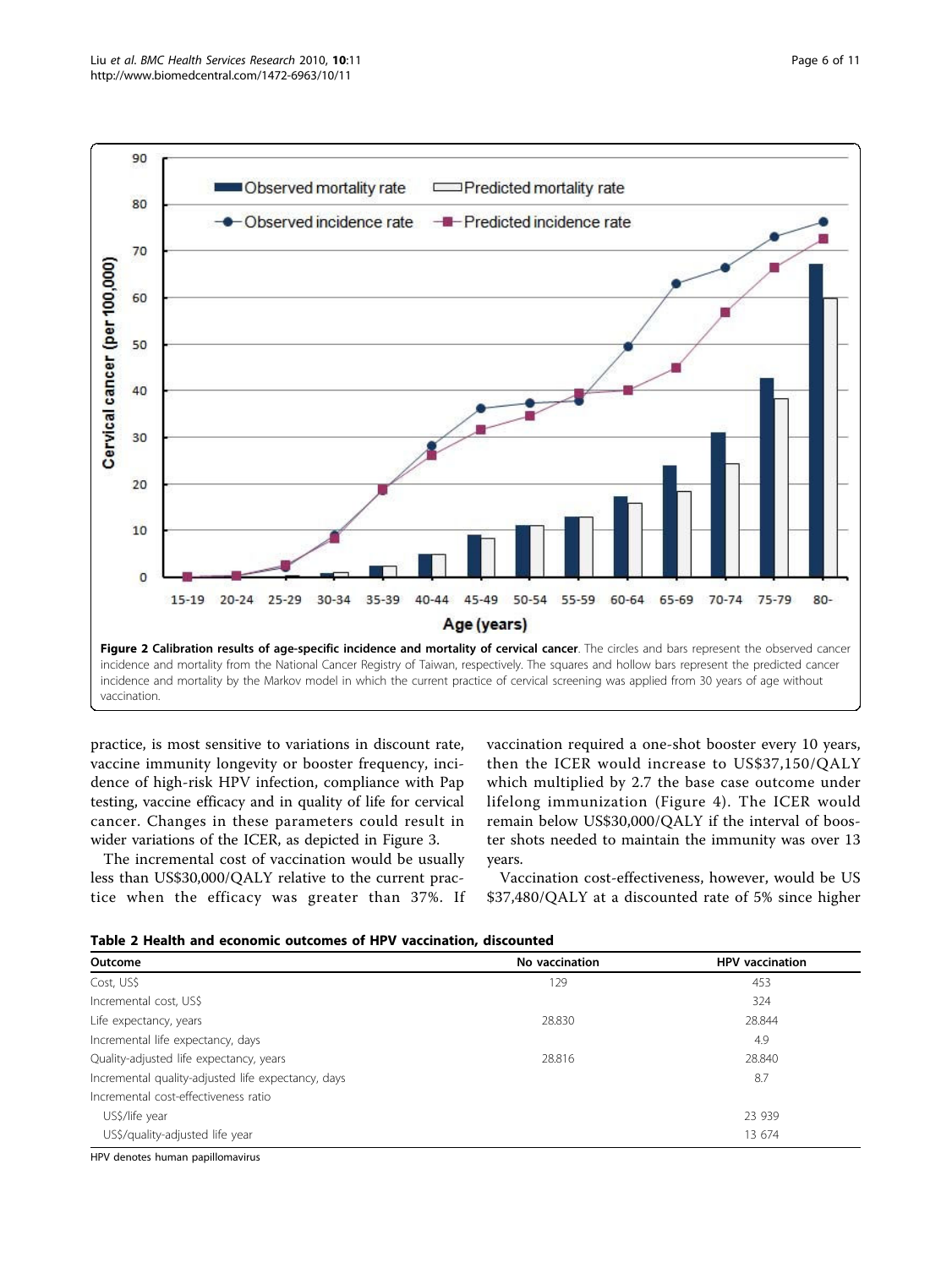<span id="page-6-0"></span>

respectively over the base case ICER.

discount rates augment the relative weight of the initial vaccination costs.

If every woman in Taiwan obtained a Pap test every 3 years from the age of 30, the ICER of vaccination would slightly increase to US\$17,199/QALY.

### **Discussion**

Our analysis demonstrated that under most assumptions, the prophylactic vaccination against HPV-16 and HPV-18 had an ICER between US\$7,000 and US\$27,000 per QALY gained in the vaccinated adolescent girls in Taiwan. The ICER would remain below US\$30,000 per QALY unless the vaccine efficacy declined to less than 38% or if the immunity waned and required booster shots every 10 years (Figure [4\)](#page-7-0). If the vaccination cost could be reduced to below US\$277, then the HPV vaccination would cost less than US\$10,000 per QALY gained, indicating a potential for further enhancement of cost-effectiveness. Although there has been no domestic consensus on the threshold of the cost-effectiveness ratio for the National Health Insurance system to decide whether to reimburse a new medical intervention, the results of our analysis suggest that prophylactic vaccination against oncogenic HPV administered in preadolescent girls in Taiwan would be usually cost-

effective based on the World Health Organization proposed criteria of 1-3 times the gross domestic product (GDP) per capita being cost-effective or less than GDP per capita being very cost-effective [[43](#page-9-0)] since the GDP per capita of Taiwan was approximately US\$17,082 in 2008.

In addition to the discount rate, the duration of the vaccine immunity accounted for the most influential source of variations in the ICER of incorporating HPV vaccination within our investigation (Figure 3), which is consistent with other studies [[27](#page-9-0)]. Compared to the previous studies mostly performed in Western countries [[16](#page-9-0),[22](#page-9-0)-[26](#page-9-0)], the HPV vaccination strategy in our study appeared to be attractive in terms of a lower ICER. However, this figure of cost-effectiveness in Taiwan could be largely owing to the high prevalence of HPV infection [\[6](#page-8-0)-[9](#page-8-0)] and lower compliance rate with cervical cytological screening [[1](#page-8-0)] that resulted in higher background incidence of cervical cancer, since we employed similar assumptions of time horizon, discount rate, vaccine efficacy and lifelong vaccine protection as most of those studies. For example, as the projected incidence of cervical cancer under the current screening practice in a study from the Netherlands [\[26](#page-9-0)] was lower than that in our study by 3.5 times and the vaccination costs were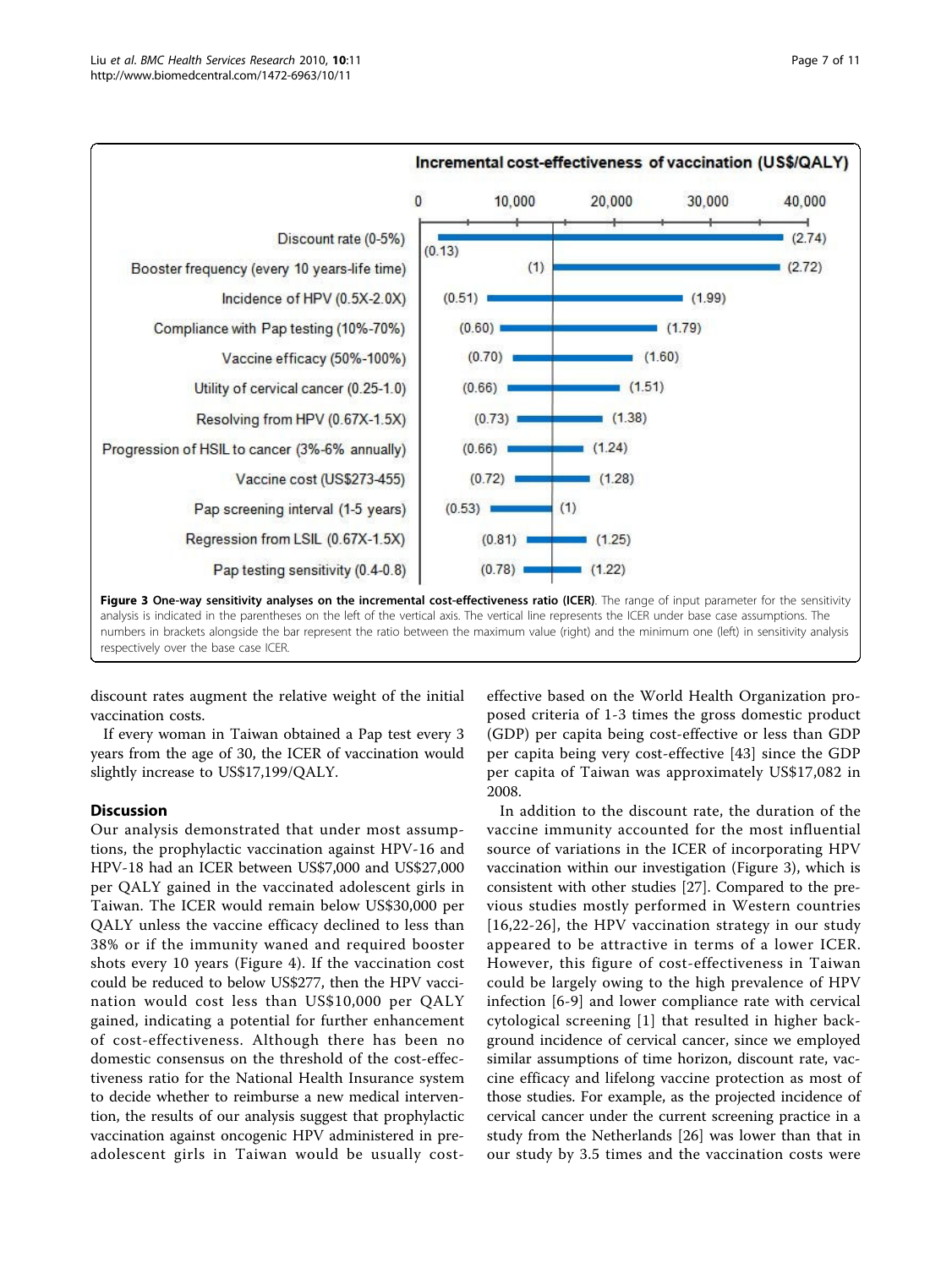<span id="page-7-0"></span>

1.5 times more expensive, the ICER reported by them was much higher than the figure in our study (approximately 5.8 times).

Methodological differences may also account for variations in the results of different cost-effectiveness evaluations [\[27,44\]](#page-9-0). Although dynamic transmission model has been developed and applied [[17,18,22,23,25,28\]](#page-9-0), it generally requires investigators to make more assumptions on putting into parameter values related to viral transmission. As the sexual behavior in adolescents and young people in Taiwan may be different from that in western countries and the relevant data were insufficient, we took an alternative approach to adapt a simpler Markov model as previous studies [\[13,14,24\]](#page-9-0), but more delicately adjusted the model with existing clinical and epidemiological data of cervical cancer in Taiwan. Our approach did not consider the herd immunity and the protection by HPV vaccination for genital warts or other HPV related cancers. Thus, we would underestimate the overall effectiveness of the vaccination program, which would generally make the cost-effectiveness of the HPV vaccine even more favorable if herd immunity or protection for other diseases existed [[21,45](#page-9-0)].

The relatively high risk level of invasive cervical cancer in Taiwan implies the urgency to improve the compliance rate of cervical screening to the early detection of SIL and cervical cancer, even though the ICER of prophylactic vaccination would rise accordingly because the marginal effectiveness of vaccination would be diminished as improvement in cytological screening would decrease the baseline incidence of invasive cervical cancer without adding HPV vaccination. Moreover, during the model calibration process, we discovered an upward trend of cervical cancer incidence by age that reflected inadequate compliance with cervical screening among older women, particularly those older than 60 years (Figure [2](#page-5-0)). Had the cervical screening compliance for older women improved to be comparable with those of younger women, the cumulative incident cases with cervical cancer would have decreased in both cohorts with or without vaccination, while the ICER of HPV vaccine would go up slightly to US\$14,120 per QALY gained.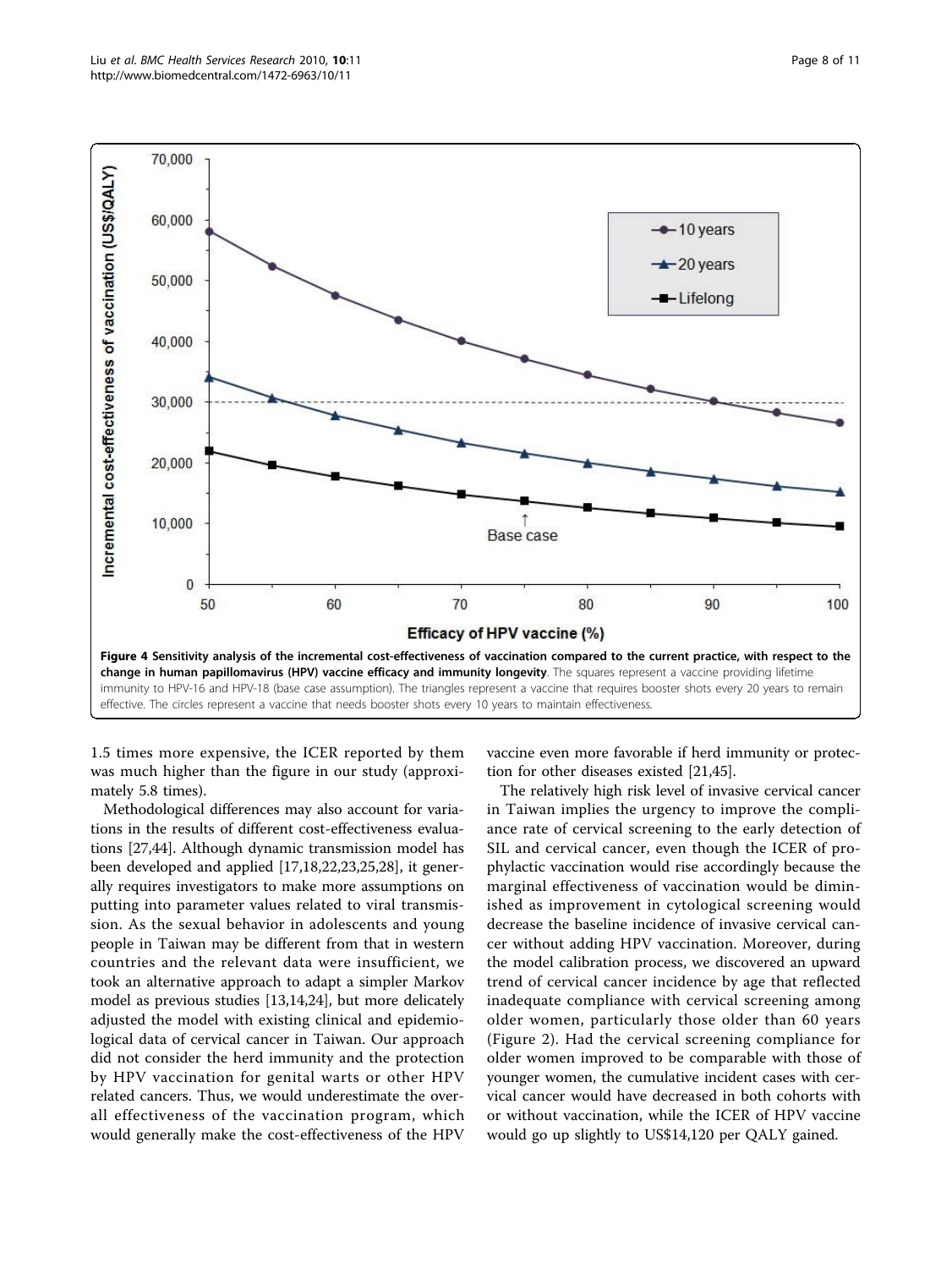<span id="page-8-0"></span>The impact of discounting is very complex in the context of HPV vaccination. As in any economic assessment of a preventive measure with later-onset effects, the initial intervention costs and the choice of discount rate have a significant influence on the cost-effectiveness results. In general, higher discount rates would make the prophylactic vaccination strategy seem less attractive, given that the costs of the intervention are paid immediately while the benefits come back many years later. Indeed, we found the undiscounted ICER of vaccination on 12-year-old girls was US\$1,820 per QALY gained, whereas the ICER significantly increased to US \$37,480 per discounted QALY gained at a discounted rate of 5%.

There are limitations in this study. First, herd immunity effects were not taken into account in our model as discussed above. Second, women adherent to previous cervical screening tests tended to have better compliance with subsequent tests [1]. The preventive effects of screening could therefore be overestimated particularly for those at older ages, which in turn would underestimate the effectiveness of vaccination. Thus, the current ICER of HPV vaccine would be a conservative estimation, as the ICER should further decline if the actual compliance rates of cervical screening were adjusted with a lower coverage. Nonetheless, the conservative assessment for the ICER of HPV vaccine in our study, together with the results of other relevant research [[28,29](#page-9-0)], would increase the credibility of the cost-effectiveness for a prophylactic HPV vaccination program in Taiwan.

### Conclusions

Our analysis suggested that vaccination of adolescent girls with an HPV vaccine seems to be cost-effective in Taiwan where the HPV infection rate and the incidence as well as the mortality of cervical cancer are relatively higher than those in other developed countries. Although there are still some uncertainties regarding the HPV vaccine and cervical cytological screening, our estimation of the cost-effectiveness for a prophylactic vaccine against high-risk HPV, however, appears to be robust. We have demonstrated that the ICER would usually fall below US\$30,000 per QALY gained under most assumptions, which also covers a wide range of vaccination strategies and vaccine characteristics. Even in the case of favorable cost-effectiveness ratio of prophylactic vaccination against oncogenic HPV, there is still room for improvement of the compliance with Pap screening tests in Taiwan, especially for older women, because vaccination should not yet be regarded as the substitute for cytological screening. It calls attention to the importance of continuing research that investigates primary and secondary preventive measures against cervical cancer.

#### Acknowledgements

This study was supported by a grant from the Department of Health, Executive Yuan of Taiwan to establish the National Clinical Trial and Research Center at the National Taiwan University Hospital (DOH97-TD-B-111-001 and DOH98-TD-B-111-001). Its contents are solely the responsibility of the authors and do not necessarily represent the official views of the Department of Health.

The authors are grateful to Chang-Chuan Chan, Pau-Chung Chen, Yue-Leon Guo and Jin-Tan Liu for their important recommendations. We would also like to acknowledge the peer-reviewers, Anna Garcia-Altes and Jaume Puig-Junoy, for their valuable comments and critiques.

#### Author details

<sup>1</sup>National Clinical Trial and Research Center, National Taiwan University Hospital, Taipei, Taiwan. <sup>2</sup>Institute of Occupational Medicine and Industrial Hygiene, College of Public Health, National Taiwan University, Taipei, Taiwan. <sup>3</sup> Department of Pediatrics, National Taiwan University Hospital, Taipei, Taiwan. <sup>4</sup>Department of Obstetrics Gynecology, National Taiwan University Hospital and College of Medicine, National Taiwan University, Taipei, Taiwan. 5 Departments of Internal Medicine and Environmental and Occupational Medicine, National Taiwan University Hospital, Taipei, Taiwan.

#### Authors' contributions

All of the authors formulated the research question and design of the study. P-HL extracted the data and carried out the analyses. F-CH, P-IL, S-NC and J-DW provided intellectual input into the analyses and/or interpretation of data. C-WH participated in the analyses. P-HL and J-DW prepared the first draft of the manuscript. F-CH, P-IL, and S-NC provided content expertise and contributed to the final version of the manuscript. All authors have read and approved the submission of the manuscript to BMC Health Services Research in its present form.

#### Competing interests

S-NC has served on advisory boards for GlaxoSmithKline, and has been the Principal Investigator at National Taiwan University Hospital for GlaxoSmithKline clinical trial (HPV-008 Study) since 2004 up to now. All the other authors declare that they have no interests which might be perceived as giving rise to any form of bias or conflict of interest.

#### Received: 9 September 2009

Accepted: 11 January 2010 Published: 11 January 2010

#### References

- 1. Pap Smear Screening Registry System Annual Report, 2007 Taipei: Bureau of Health Promotion, Department of Health, Taiwan 2008.
- 2. Tay SK, Ngan HY, Chu TY, Cheung AN, Tay EH: [Epidemiology of human](http://www.ncbi.nlm.nih.gov/pubmed/18945415?dopt=Abstract) [papillomavirus infection and cervical cancer and future perspectives in](http://www.ncbi.nlm.nih.gov/pubmed/18945415?dopt=Abstract) [Hong Kong, Singapore and Taiwan.](http://www.ncbi.nlm.nih.gov/pubmed/18945415?dopt=Abstract) Vaccine 2008, 26(Suppl 12):M60-70.
- 3. Taiwan Cancer Registry, Department of Health (Taiwan): Cancer Incidence and Mortality Rates in Taiwan.[http://crs.cph.ntu.edu.tw/uploadimages/](http://crs.cph.ntu.edu.tw/uploadimages/Leading_10.pdf) [Leading\\_10.pdf](http://crs.cph.ntu.edu.tw/uploadimages/Leading_10.pdf)
- 4. Walboomers JM, Jacobs MV, Manos MM, Bosch FX, Kummer JA, Shah KV, Snijders PJ, Peto J, Meijer CJ, Munoz N: [Human papillomavirus is a](http://www.ncbi.nlm.nih.gov/pubmed/10451482?dopt=Abstract) [necessary cause of invasive cervical cancer worldwide.](http://www.ncbi.nlm.nih.gov/pubmed/10451482?dopt=Abstract) J Pathol 1999, 189(1):12-19.
- Franco EL, Rohan TE, Villa LL: [Epidemiologic evidence and human](http://www.ncbi.nlm.nih.gov/pubmed/10088620?dopt=Abstract) [papillomavirus infection as a necessary cause of cervical cancer.](http://www.ncbi.nlm.nih.gov/pubmed/10088620?dopt=Abstract) J Natl Cancer Inst 1999, 91(6):506-511
- 6. Jeng CJ, Phdl , Ko ML, Ling QD, Shen J, Lin HW, Tzeng CR, Ho CM, Chien TY, Chen SC: [Prevalence of cervical human papillomavirus in](http://www.ncbi.nlm.nih.gov/pubmed/16265998?dopt=Abstract) [Taiwanese women.](http://www.ncbi.nlm.nih.gov/pubmed/16265998?dopt=Abstract) Clin Invest Med 2005, 28(5):261-266.
- 7. Lin H, Ma YY, Moh JS, Ou YC, Shen SY, ChangChien CC: [High prevalence of](http://www.ncbi.nlm.nih.gov/pubmed/16256180?dopt=Abstract) [genital human papillomavirus type 52 and 58 infection in women](http://www.ncbi.nlm.nih.gov/pubmed/16256180?dopt=Abstract) [attending gynecologic practitioners in South Taiwan.](http://www.ncbi.nlm.nih.gov/pubmed/16256180?dopt=Abstract) Gynecol Oncol 2006, 101(1):40-45.
- 8. Chao A, Hsu KH, Lai CH, Huang HJ, Hsueh S, Lin SR, Jung SM, Chao FY, Huang SL, Huang CC, et al: [Cervical cancer screening program integrating](http://www.ncbi.nlm.nih.gov/pubmed/18338752?dopt=Abstract) [Pap smear and HPV DNA testing: a population-based study.](http://www.ncbi.nlm.nih.gov/pubmed/18338752?dopt=Abstract) Int J Cancer 2008, 122(12):2835-2841.
- 9. Ding DC, Hsu HC, Huang RL, Lai HC, Lin CY, Yu MH, Chu TY: [Type-specific](http://www.ncbi.nlm.nih.gov/pubmed/18502563?dopt=Abstract) [distribution of HPV along the full spectrum of cervical carcinogenesis in](http://www.ncbi.nlm.nih.gov/pubmed/18502563?dopt=Abstract)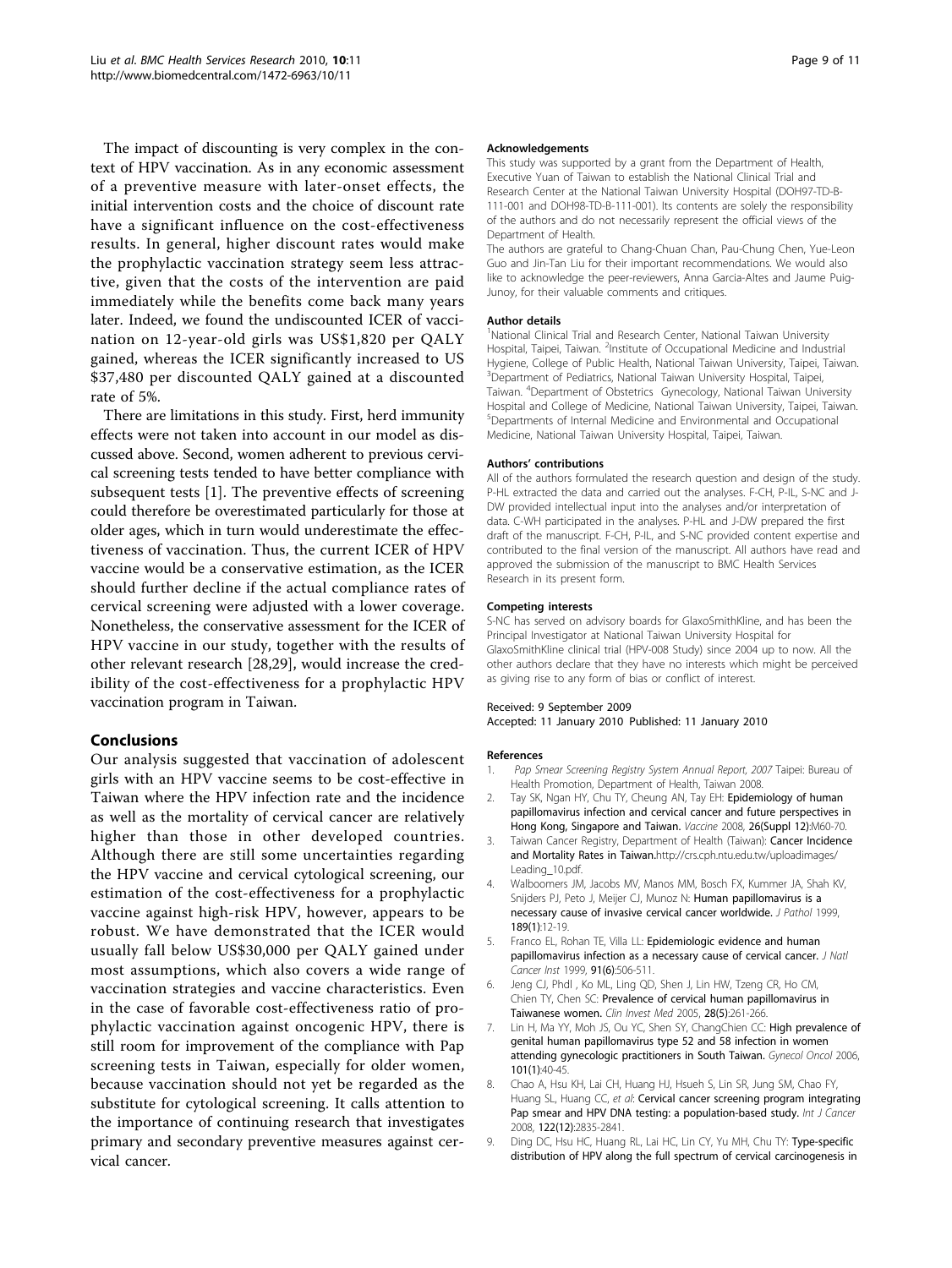<span id="page-9-0"></span>[Taiwan: an indication of viral oncogenic potential.](http://www.ncbi.nlm.nih.gov/pubmed/18502563?dopt=Abstract) Eur J Obstet Gynecol Reprod Biol 2008, 140(2):245-251.

- 10. Paavonen J, Jenkins D, Bosch FX, Naud P, Salmeron J, Wheeler CM, Chow SN, Apter DL, Kitchener HC, Castellsague X, et al: [Efficacy of a](http://www.ncbi.nlm.nih.gov/pubmed/17602732?dopt=Abstract) [prophylactic adjuvanted bivalent L1 virus-like-particle vaccine against](http://www.ncbi.nlm.nih.gov/pubmed/17602732?dopt=Abstract) [infection with human papillomavirus types 16 and 18 in young women:](http://www.ncbi.nlm.nih.gov/pubmed/17602732?dopt=Abstract) [an interim analysis of a phase III double-blind, randomised controlled](http://www.ncbi.nlm.nih.gov/pubmed/17602732?dopt=Abstract) [trial.](http://www.ncbi.nlm.nih.gov/pubmed/17602732?dopt=Abstract) Lancet 2007, 369(9580):2161-2170.
- 11. Paavonen J, Naud P, Salmeron J, Wheeler CM, Chow SN, Apter D, Kitchener H, Castellsague X, Teixeira JC, Skinner SR, et al: [Efficacy of human](http://www.ncbi.nlm.nih.gov/pubmed/19586656?dopt=Abstract) [papillomavirus \(HPV\)-16/18 AS04-adjuvanted vaccine against cervical](http://www.ncbi.nlm.nih.gov/pubmed/19586656?dopt=Abstract) [infection and precancer caused by oncogenic HPV types \(PATRICIA\):](http://www.ncbi.nlm.nih.gov/pubmed/19586656?dopt=Abstract) [final analysis of a double-blind, randomised study in young women.](http://www.ncbi.nlm.nih.gov/pubmed/19586656?dopt=Abstract) Lancet 2009, 374(9686):301-314.
- 12. Villa LL, Costa RL, Petta CA, Andrade RP, Ault KA, Giuliano AR, Wheeler CM, Koutsky LA, Malm C, Lehtinen M, et al: [Prophylactic quadrivalent human](http://www.ncbi.nlm.nih.gov/pubmed/15863374?dopt=Abstract) [papillomavirus \(types 6, 11, 16, and 18\) L1 virus-like particle vaccine in](http://www.ncbi.nlm.nih.gov/pubmed/15863374?dopt=Abstract) [young women: a randomised double-blind placebo-controlled](http://www.ncbi.nlm.nih.gov/pubmed/15863374?dopt=Abstract) [multicentre phase II efficacy trial.](http://www.ncbi.nlm.nih.gov/pubmed/15863374?dopt=Abstract) Lancet Oncol 2005, 6(5):271-278.
- 13. Sanders GD, Taira AV: [Cost-effectiveness of a potential vaccine for human](http://www.ncbi.nlm.nih.gov/pubmed/12533280?dopt=Abstract) [papillomavirus.](http://www.ncbi.nlm.nih.gov/pubmed/12533280?dopt=Abstract) Emerg Infect Dis 2003, 9(1):37-48.
- 14. Goldie SJ, Kohli M, Grima D, Weinstein MC, Wright TC, Bosch FX, Franco E: [Projected clinical benefits and cost-effectiveness of a human](http://www.ncbi.nlm.nih.gov/pubmed/15100338?dopt=Abstract) [papillomavirus 16/18 vaccine.](http://www.ncbi.nlm.nih.gov/pubmed/15100338?dopt=Abstract) J Natl Cancer Inst 2004, 96(8):604-615.
- 15. Taira AV, Neukermans CP, Sanders GD: [Evaluating human papillomavirus](http://www.ncbi.nlm.nih.gov/pubmed/15550200?dopt=Abstract) [vaccination programs.](http://www.ncbi.nlm.nih.gov/pubmed/15550200?dopt=Abstract) Emerg Infect Dis 2004, 10(11):1915-1923.
- 16. Brisson M, Velde Van de N, De Wals P, Boily MC: [The potential cost](http://www.ncbi.nlm.nih.gov/pubmed/17561316?dopt=Abstract)[effectiveness of prophylactic human papillomavirus vaccines in Canada.](http://www.ncbi.nlm.nih.gov/pubmed/17561316?dopt=Abstract) Vaccine 2007, 25(29):5399-5408.
- 17. Elbasha EH, Dasbach EJ, Insinga RP: [Model for assessing human](http://www.ncbi.nlm.nih.gov/pubmed/17370513?dopt=Abstract) [papillomavirus vaccination strategies.](http://www.ncbi.nlm.nih.gov/pubmed/17370513?dopt=Abstract) Emerg Infect Dis 2007, 13(1):28-41.
- 18. Insinga RP, Dasbach EJ, Elbasha EH, Puig A, Reynales-Shigematsu LM: [Cost](http://www.ncbi.nlm.nih.gov/pubmed/18055075?dopt=Abstract)[effectiveness of quadrivalent human papillomavirus \(HPV\) vaccination in](http://www.ncbi.nlm.nih.gov/pubmed/18055075?dopt=Abstract) [Mexico: a transmission dynamic model-based evaluation.](http://www.ncbi.nlm.nih.gov/pubmed/18055075?dopt=Abstract) Vaccine 2007, 26(1):128-139.
- 19. Kulasingam S, Connelly L, Conway E, Hocking JS, Myers E, Regan DG, Roder D, Ross J, Wain G: [A cost-effectiveness analysis of adding a human](http://www.ncbi.nlm.nih.gov/pubmed/17931529?dopt=Abstract) [papillomavirus vaccine to the Australian National Cervical Cancer](http://www.ncbi.nlm.nih.gov/pubmed/17931529?dopt=Abstract) [Screening Program.](http://www.ncbi.nlm.nih.gov/pubmed/17931529?dopt=Abstract) Sex Health 2007, 4(3):165-175.
- 20. Bergeron C, Largeron N, McAllister R, Mathevet P, Remy V: [Cost](http://www.ncbi.nlm.nih.gov/pubmed/18218164?dopt=Abstract)[effectiveness analysis of the introduction of a quadrivalent human](http://www.ncbi.nlm.nih.gov/pubmed/18218164?dopt=Abstract) [papillomavirus vaccine in France.](http://www.ncbi.nlm.nih.gov/pubmed/18218164?dopt=Abstract) Int J Technol Assess Health Care 2008, 24(1):10-19.
- 21. Chesson HW, Ekwueme DU, Saraiya M, Markowitz LE: [Cost-effectiveness of](http://www.ncbi.nlm.nih.gov/pubmed/18258117?dopt=Abstract) [human papillomavirus vaccination in the United States.](http://www.ncbi.nlm.nih.gov/pubmed/18258117?dopt=Abstract) Emerg Infect Dis 2008, 14(2):244-251.
- 22. Jit M, Choi YH, Edmunds WJ: [Economic evaluation of human](http://www.ncbi.nlm.nih.gov/pubmed/18640957?dopt=Abstract) [papillomavirus vaccination in the United Kingdom.](http://www.ncbi.nlm.nih.gov/pubmed/18640957?dopt=Abstract) BMJ 2008, 337:a769.
- 23. Kim JJ, Goldie SJ: [Health and economic implications of HPV vaccination](http://www.ncbi.nlm.nih.gov/pubmed/18716299?dopt=Abstract) [in the United States.](http://www.ncbi.nlm.nih.gov/pubmed/18716299?dopt=Abstract) N Engl J Med 2008, 359(8):821-832.
- 24. Kulasingam SL, Benard S, Barnabas RV, Largeron N, Myers ER: [Adding a](http://www.ncbi.nlm.nih.gov/pubmed/18279515?dopt=Abstract) [quadrivalent human papillomavirus vaccine to the UK cervical cancer](http://www.ncbi.nlm.nih.gov/pubmed/18279515?dopt=Abstract) [screening programme: A cost-effectiveness analysis.](http://www.ncbi.nlm.nih.gov/pubmed/18279515?dopt=Abstract) Cost Eff Resour Alloc 2008, 6:4.
- 25. Ginsberg GM, Fisher M, Ben-Shahar I, Bornstein J: [Cost-utility analysis of](http://www.ncbi.nlm.nih.gov/pubmed/17706844?dopt=Abstract) [vaccination against HPV in Israel.](http://www.ncbi.nlm.nih.gov/pubmed/17706844?dopt=Abstract) Vaccine 2007, 25(37-38):6677-6691.
- 26. de Kok IM, van Ballegooijen M, Habbema JD: [Cost-effectiveness analysis of](http://www.ncbi.nlm.nih.gov/pubmed/19571256?dopt=Abstract) [human papillomavirus vaccination in the Netherlands.](http://www.ncbi.nlm.nih.gov/pubmed/19571256?dopt=Abstract) J Natl Cancer Inst 2009, 101(15):1083-1092.
- 27. Puig-Junoy J, Lopez-Valcarcel BG: [Economic evaluations of massive HPV](http://www.ncbi.nlm.nih.gov/pubmed/19232368?dopt=Abstract) [vaccination: within-study and between study variations in incremental](http://www.ncbi.nlm.nih.gov/pubmed/19232368?dopt=Abstract) [cost per QALY gained.](http://www.ncbi.nlm.nih.gov/pubmed/19232368?dopt=Abstract) Prev Med 2009, 48(5):444-448.
- 28. Dasbach EJ, Insinga RP, Yang YC, Pwu RF, Lac C, Elbasha EH: [The cost](http://www.ncbi.nlm.nih.gov/pubmed/18990021?dopt=Abstract)[effectiveness of a quadrivalent human papillomavirus vaccine in Taiwan.](http://www.ncbi.nlm.nih.gov/pubmed/18990021?dopt=Abstract) Asian Pac J Cancer Prev 2008, 9(3):459-466.
- 29. Debicki D, Ferko N, Demarteau N, Gallivan S, Bauch C, Anonychuk A, Mantovani L, Capri S, Chou CY, Standaert B, et al: [Comparison of detailed](http://www.ncbi.nlm.nih.gov/pubmed/18992379?dopt=Abstract) [and succinct cohort modelling approaches in a multi-regional evaluation](http://www.ncbi.nlm.nih.gov/pubmed/18992379?dopt=Abstract) [of cervical cancer vaccination.](http://www.ncbi.nlm.nih.gov/pubmed/18992379?dopt=Abstract) Vaccine 2008, 26(Suppl 5):F16-28.
- 30. Sonnenberg FA, Beck JR: [Markov models in medical decision making: a](http://www.ncbi.nlm.nih.gov/pubmed/8246705?dopt=Abstract) [practical guide.](http://www.ncbi.nlm.nih.gov/pubmed/8246705?dopt=Abstract) Med Decis Making 1993, 13(4):322-338.
- 31. Cuzick J, Szarewski A, Terry G, Ho L, Hanby A, Maddox P, Anderson M, Kocjan G, Steele ST, Guillebaud J: [Human papillomavirus testing in](http://www.ncbi.nlm.nih.gov/pubmed/7791438?dopt=Abstract) [primary cervical screening.](http://www.ncbi.nlm.nih.gov/pubmed/7791438?dopt=Abstract) Lancet 1995, 345(8964):1533-1536.
- 32. Fahey MT, Irwig L, Macaskill P: [Meta-analysis of Pap test accuracy.](http://www.ncbi.nlm.nih.gov/pubmed/7702044?dopt=Abstract) Am J Epidemiol 1995, 141(7):680-689.
- 33. Goodman MT, Shvetsov YB, McDuffie K, Wilkens LR, Zhu X, Thompson PJ, Ning L, Killeen J, Kamemoto L, Hernandez BY: [Prevalence, acquisition, and](http://www.ncbi.nlm.nih.gov/pubmed/18974124?dopt=Abstract) [clearance of cervical human papillomavirus infection among women](http://www.ncbi.nlm.nih.gov/pubmed/18974124?dopt=Abstract) [with normal cytology: Hawaii Human Papillomavirus Cohort Study.](http://www.ncbi.nlm.nih.gov/pubmed/18974124?dopt=Abstract) Cancer Res 2008, 68(21):8813-8824.
- 34. Rodriguez AC, Burk R, Herrero R, Hildesheim A, Bratti C, Sherman ME, Solomon D, Guillen D, Alfaro M, Viscidi R, et al: [The natural history of](http://www.ncbi.nlm.nih.gov/pubmed/17237737?dopt=Abstract) [human papillomavirus infection and cervical intraepithelial neoplasia](http://www.ncbi.nlm.nih.gov/pubmed/17237737?dopt=Abstract) [among young women in the Guanacaste cohort shortly after initiation](http://www.ncbi.nlm.nih.gov/pubmed/17237737?dopt=Abstract) [of sexual life.](http://www.ncbi.nlm.nih.gov/pubmed/17237737?dopt=Abstract) Sex Transm Dis 2007, 34(7):494-502.
- 35. Moscicki AB, Shiboski S, Broering J, Powell K, Clayton L, Jay N, Darragh TM, Brescia R, Kanowitz S, Miller SB, et al: [The natural history of human](http://www.ncbi.nlm.nih.gov/pubmed/9506641?dopt=Abstract) [papillomavirus infection as measured by repeated DNA testing in](http://www.ncbi.nlm.nih.gov/pubmed/9506641?dopt=Abstract) [adolescent and young women.](http://www.ncbi.nlm.nih.gov/pubmed/9506641?dopt=Abstract) J Pediatr 1998, 132(2):277-284.
- 36. Ho GY, Bierman R, Beardsley L, Chang CJ, Burk RD: [Natural history of](http://www.ncbi.nlm.nih.gov/pubmed/9459645?dopt=Abstract) [cervicovaginal papillomavirus infection in young women.](http://www.ncbi.nlm.nih.gov/pubmed/9459645?dopt=Abstract) N Engl J Med 1998, 338(7):423-428.
- 37. Hildesheim A, Schiffman MH, Gravitt PE, Glass AG, Greer CE, Zhang T, Scott DR, Rush BB, Lawler P, Sherman ME, et al: [Persistence of type](http://www.ncbi.nlm.nih.gov/pubmed/8106758?dopt=Abstract)[specific human papillomavirus infection among cytologically normal](http://www.ncbi.nlm.nih.gov/pubmed/8106758?dopt=Abstract) [women.](http://www.ncbi.nlm.nih.gov/pubmed/8106758?dopt=Abstract) J Infect Dis 1994, 169(2):235-240.
- 38. Franco EL, Villa LL, Sobrinho JP, Prado JM, Rousseau MC, Desy M, Rohan TE: [Epidemiology of acquisition and clearance of cervical human](http://www.ncbi.nlm.nih.gov/pubmed/10515798?dopt=Abstract) [papillomavirus infection in women from a high-risk area for cervical](http://www.ncbi.nlm.nih.gov/pubmed/10515798?dopt=Abstract) [cancer.](http://www.ncbi.nlm.nih.gov/pubmed/10515798?dopt=Abstract) J Infect Dis 1999, 180(5):1415-1423.
- 39. Koong SL, Yen AM, Chen TH: [Efficacy and cost-effectiveness of](http://www.ncbi.nlm.nih.gov/pubmed/17227642?dopt=Abstract) [nationwide cervical cancer screening in Taiwan.](http://www.ncbi.nlm.nih.gov/pubmed/17227642?dopt=Abstract) J Med Screen 2006, 13(Suppl 1):S44-47.
- 40. Stratton KR, Durch JS, Lawrence RS, Eds: Vaccines for the 21st Century: A Tool for Decisionmaking Washington: National Academy Press 2000.
- 41. Tang CH, Pwu RF, Tsai IC, Wang HI, You SL, Chen CA, Scuffham PA, Hsieh CY, Chou CY, Lin SR, et al: [Costs of cervical cancer and](http://www.ncbi.nlm.nih.gov/pubmed/19730873?dopt=Abstract) [precancerous lesions treatment in a publicly financed health care](http://www.ncbi.nlm.nih.gov/pubmed/19730873?dopt=Abstract) [system.](http://www.ncbi.nlm.nih.gov/pubmed/19730873?dopt=Abstract) Arch Gynecol Obstet
- 42. Liaw KL, Hsing AW, Schiffman MH, You SL, Zhang T, Burk R, Chen CJ: [Human papillomavirus types 52 and 58 are prevalent in cervical cancer](http://www.ncbi.nlm.nih.gov/pubmed/9398061?dopt=Abstract) [from Chinese women.](http://www.ncbi.nlm.nih.gov/pubmed/9398061?dopt=Abstract) Int J Cancer 1997, 73(5):775-776.
- 43. Making choices in health: WHO guide to cost-effectiveness analysis Geneva: World Health Organisation 2003.
- 44. Newall AT, Beutels P, Wood JG, Edmunds WJ, MacIntyre CR: [Cost](http://www.ncbi.nlm.nih.gov/pubmed/17376386?dopt=Abstract)[effectiveness analyses of human papillomavirus vaccination.](http://www.ncbi.nlm.nih.gov/pubmed/17376386?dopt=Abstract) Lancet Infect Dis 2007, 7(4):289-296.
- 45. Brisson M, Edmunds WJ: [Economic evaluation of vaccination programs:](http://www.ncbi.nlm.nih.gov/pubmed/12583457?dopt=Abstract) [the impact of herd-immunity.](http://www.ncbi.nlm.nih.gov/pubmed/12583457?dopt=Abstract) Med Decis Making 2003, 23(1):76-82.
- 46. Harper DM, Franco EL, Wheeler CM, Moscicki AB, Romanowski B, Roteli-Martins CM, Jenkins D, Schuind A, Costa Clemens SA, Dubin G: [Sustained](http://www.ncbi.nlm.nih.gov/pubmed/16631880?dopt=Abstract) [efficacy up to 4.5 years of a bivalent L1 virus-like particle vaccine](http://www.ncbi.nlm.nih.gov/pubmed/16631880?dopt=Abstract) [against human papillomavirus types 16 and 18: follow-up from a](http://www.ncbi.nlm.nih.gov/pubmed/16631880?dopt=Abstract) [randomised control trial.](http://www.ncbi.nlm.nih.gov/pubmed/16631880?dopt=Abstract) Lancet 2006, 367(9518):1247-1255.
- 47. Villa LL, Costa RL, Petta CA, Andrade RP, Paavonen J, Iversen OE, Olsson SE, Hoye J, Steinwall M, Riis-Johannessen G, et al: [High sustained efficacy of a](http://www.ncbi.nlm.nih.gov/pubmed/17117182?dopt=Abstract) [prophylactic quadrivalent human papillomavirus types 6/11/16/18 L1](http://www.ncbi.nlm.nih.gov/pubmed/17117182?dopt=Abstract) [virus-like particle vaccine through 5 years of follow-up.](http://www.ncbi.nlm.nih.gov/pubmed/17117182?dopt=Abstract) Br J Cancer 2006, 95(11):1459-1466.
- 48. Quadrivalent vaccine against human papillomavirus to prevent highgrade cervical lesions. N Engl J Med 2007, 356(19):1915-1927.
- 49. Markowitz LE, Dunne EF, Saraiya M, Lawson HW, Chesson H, Unger ER: [Quadrivalent Human Papillomavirus Vaccine: Recommendations of the](http://www.ncbi.nlm.nih.gov/pubmed/17380109?dopt=Abstract) [Advisory Committee on Immunization Practices \(ACIP\).](http://www.ncbi.nlm.nih.gov/pubmed/17380109?dopt=Abstract) MMWR Recomm Rep 2007, 56(RR-2):1-24.
- 50. Liaw KL, Hsing AW, Chen CJ, Schiffman MH, Zhang TY, Hsieh CY, Greer CE, You SL, Huang TW, Wu TC, et al: [Human papillomavirus and cervical](http://www.ncbi.nlm.nih.gov/pubmed/7665227?dopt=Abstract) [neoplasia: a case-control study in Taiwan.](http://www.ncbi.nlm.nih.gov/pubmed/7665227?dopt=Abstract) Int J Cancer 1995, 62(5):565-571.
- 51. Liaw KL, Glass AG, Manos MM, Greer CE, Scott DR, Sherman M, Burk RD, Kurman RJ, Wacholder S, Rush BB, et al: [Detection of human](http://www.ncbi.nlm.nih.gov/pubmed/10359548?dopt=Abstract) [papillomavirus DNA in cytologically normal women and subsequent](http://www.ncbi.nlm.nih.gov/pubmed/10359548?dopt=Abstract)